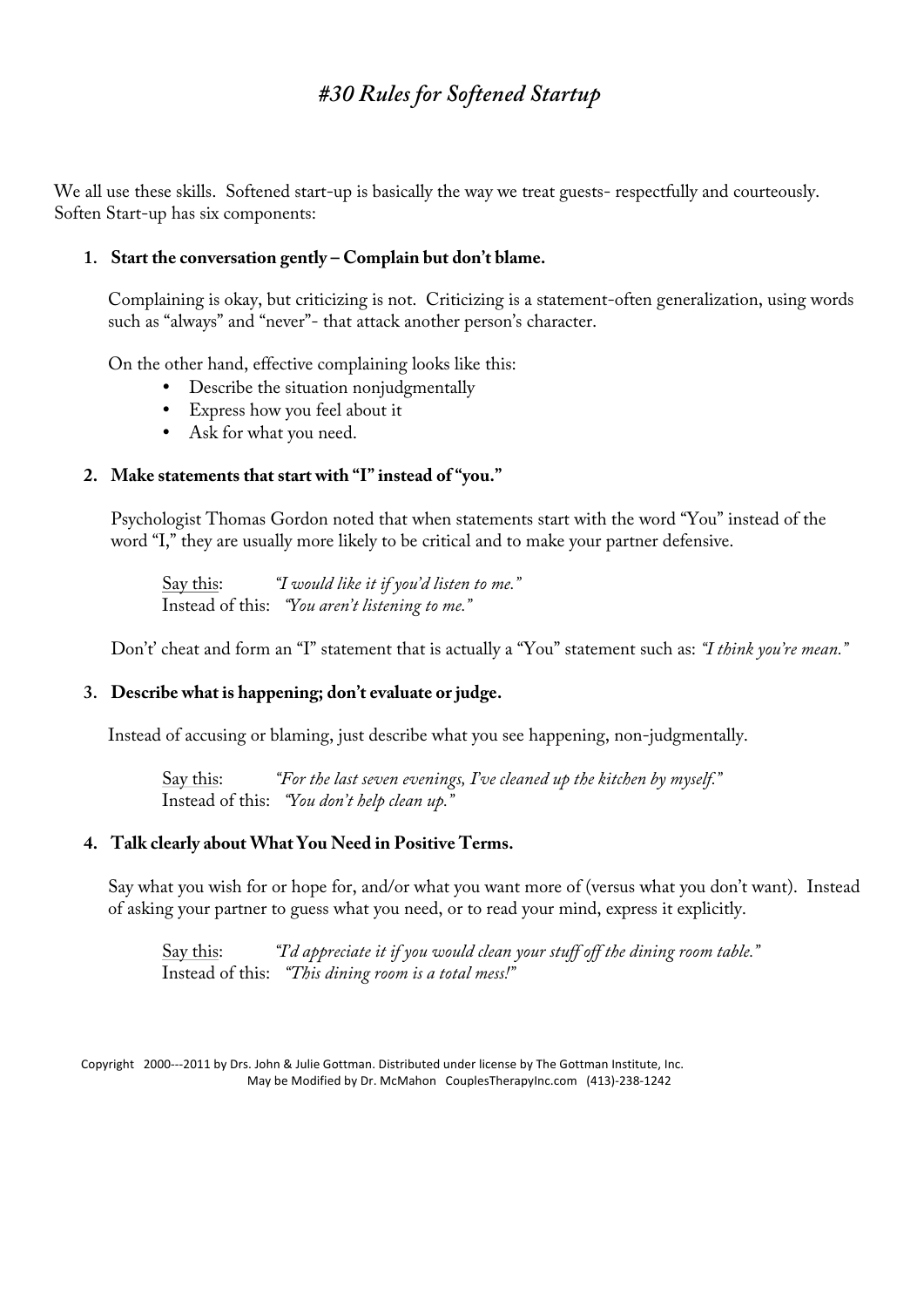### **5. Be polite.**

Make requests politely, adding such phrases as " please " and "I would appreciate it if…"

## **6.Give appreciations**

Noticing what our partners are doing *right*is always the best way to go. If your partner has, at some point, been better in this situation, then ask for what you need, and couch it within an appreciation of what your partner did right in the past, and how much you miss that now. *Be Specific! Don't Store Things Up!* 

Say this: *"Ialwaysappreciateitwhen you madethebed in themorning. Imissthat." Instead ofthis: "You nevermakethebed in themorning."*

While being specific is a better idea than global criticism, storing things up is not a good idea.

**AdditionalExamples:**

**Topic-Affection:** You want your partner to express more affection toward you.

Harsh Start-up: *"You nevertouch me."*

Softened alternative: *"Iloveitwhen you kissed mein thekitchen theotherday. You ' resuch a greatkisser. I would loveitifwecould do thatmoreoften."*

**Topic- Your partner' s car has a new dent in it.** You are worried that your partner is not being a careful enough driver, and you are concerned over your partner ' s safety.

Harsh Start-up: *"Isaw thatnew dent. Wereyou evergoing to tellmeaboutit? When areyou going to stop being so reckless?"*

Softened alternative: *"Isaw thatnew dent. Whathappened? Honey,I' m getting worried aboutyourdriving. I want you to be safe. Can we talk about this?"* 

# **Topic: Your partner has not been paying much attention to you.**

Harsh start-up: *"You areso emotionally unavailableto me!"*

Softened alternative: *"Ihavebeen missing you lately,and I' m getting a littlelonely."*

When complaining, think about what you need. Instead of criticizing, think about how your partner can shine for you. **Catch** your partner doing something right. Then thank your partner for it.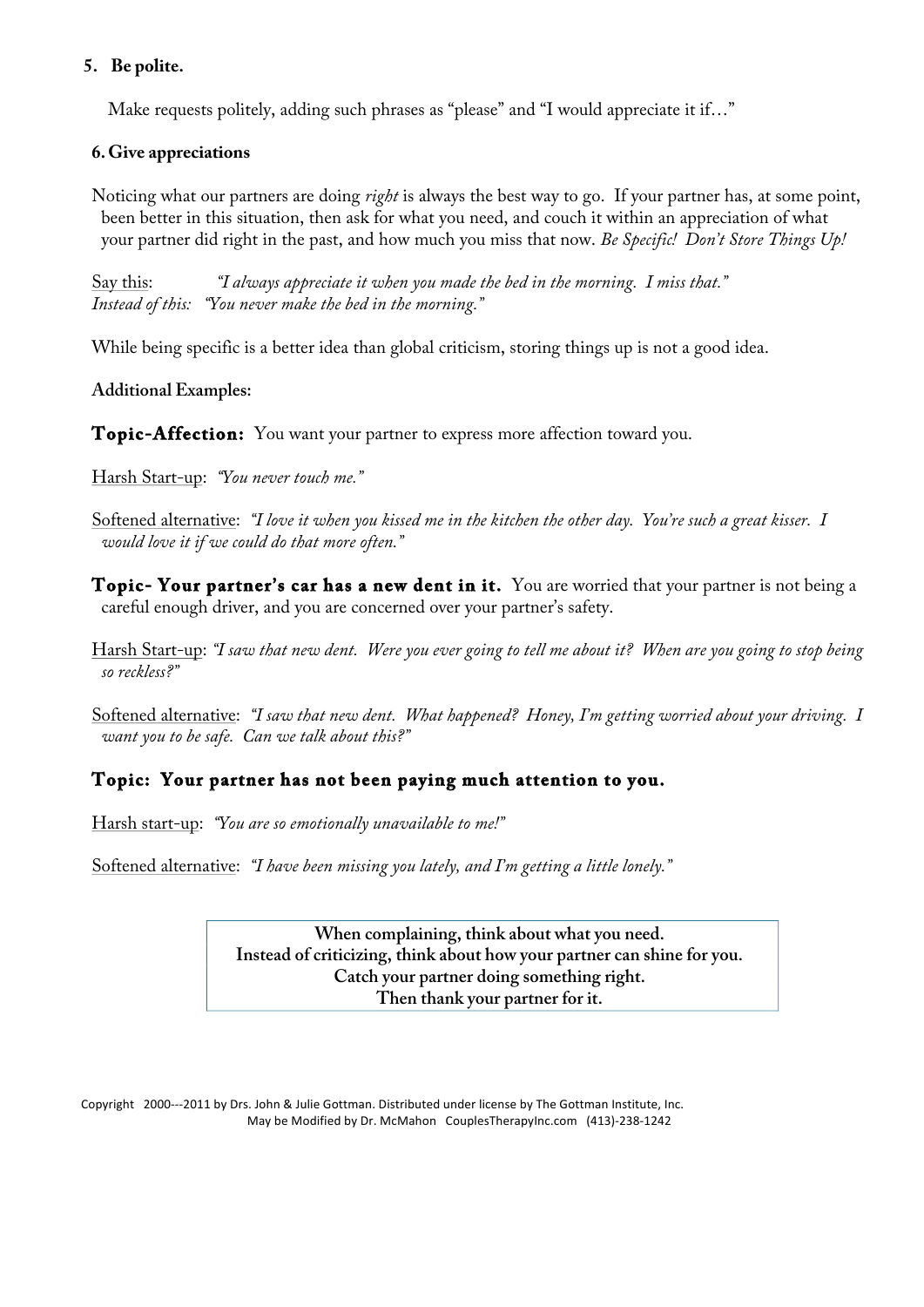# **Exercise: Softened Start-up**

**Instructions:**Below you will see a situation described and an example of a harsh start-up. Supply a softened alternative. This is not a test, but rather an opportunity to learn how to apply this skill. Sample answers are given on the back, but try not to peak.

1. **Topic: Housework**. You wish that your partner would cook dinner tomorrow night or take you out to dinner.

**Harsh start-up:** "*You nevertakemeanywhereand Iam sick ofdoing allthecooking*." Your softened alternative:

2. **Topic: Parties**. You sometimes get shy in social situations. You think that your partner ignores you when you go to parties and prefers to spend time with other people instead. Tonight, there is a party, and you want your partner to spend time with you.

**Harsh start-up:** "I just know that tonight you're going to just dump me off in some corner while you shamelessly flirt all night long.

Your softened alternative:

3. **Topic: Sex.** You are upset that you and your partner have not made love in some time. You are feeling unsure that your partner finds you attractive. You wish that the two of you could make love tonight.

**Harsh start-up:** "You are so cold to me! All you care about is yourself!"

Your softened alternative:

#### **4. Topic: You wantyourpartnerto ask fora raise.**

**Harsh start-up:** "You are too wimpy to get a raise for your own family." Your softened alternative:

#### **5. Topic: You wantto spend some time having more fun on theweekends.**

**Harsh start-up:** "You have no idea how to have a good time. You're just a workaholic." Your softened alternative:

6. **Topic:Finances.** You wish that the two of you could save more money. Harsh start-up: "You have no clue how not to overspend, do you?"

Your softened alternative:

7. Topic: Finances. You wish your partner would spend more money on surprise presents for you.

**Harsh start-up:** "*You aresuch a miser. When wasthelasttimeyou spontaneously boughtmeanything,huh?*"

Your softened alternative: